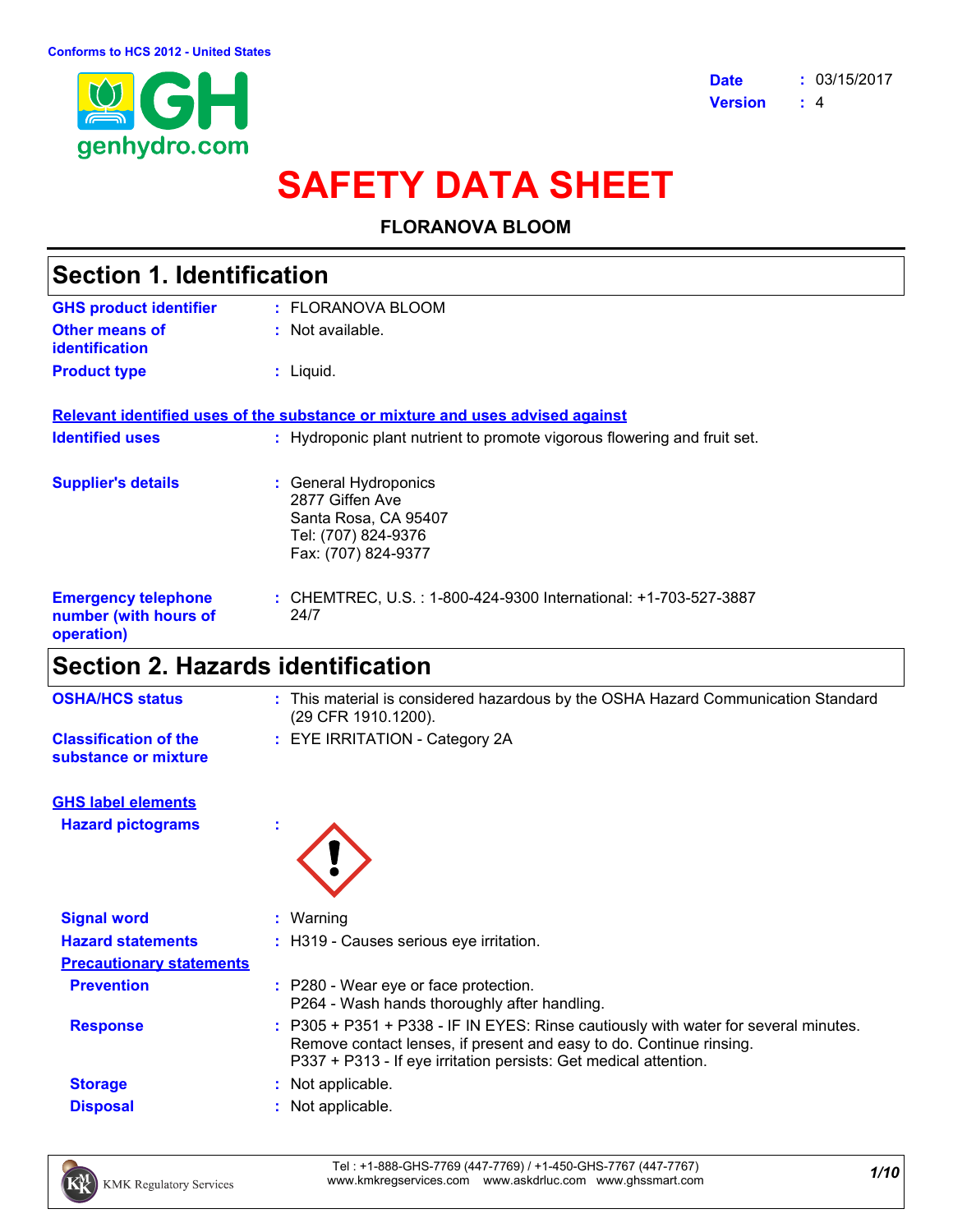

# **Section 2. Hazards identification**

**Hazards not otherwise classified**

**:** None known.

# **Section 3. Composition/information on ingredients**

| Substance/mixture     | : Mixture        |
|-----------------------|------------------|
| Other means of        | : Not available. |
| <i>identification</i> |                  |

#### **CAS number/other identifiers**

| <b>CAS</b> number   | : Not applicable. |
|---------------------|-------------------|
| <b>Product code</b> | : Not available.  |

| <b>Ingredient name</b>                                                                      | $\frac{9}{6}$      | <b>CAS number</b> |
|---------------------------------------------------------------------------------------------|--------------------|-------------------|
| Calcium ammonium nitrate                                                                    | 225 - ≤50          | 15245-12-2        |
| 1H,3H-Pyrano[4,3-b][1]Benzopyran-9-carboxylic Acid, 4,10-dihydro-3,7,8-trihydroxy-3-methyl- | $\ge$ 5 - $\le$ 10 | 479-66-3          |
| $10-0x$                                                                                     |                    |                   |
| Magnesium nitrate hexahydrate                                                               | ≥3 - ≤5            | 13446-18-9        |
| Cobalt(II) nitrate hexahydrate                                                              | < 0.025            | 10026-22-9        |

Any concentration shown as a range is to protect confidentiality or is due to batch variation.

**There are no additional ingredients present which, within the current knowledge of the supplier and in the concentrations applicable, are classified as hazardous to health or the environment and hence require reporting in this section.**

**Occupational exposure limits, if available, are listed in Section 8.**

# **Section 4. First aid measures**

#### **Description of necessary first aid measures**

| <b>Eye contact</b>  | : Immediately flush eyes with plenty of water, occasionally lifting the upper and lower<br>eyelids. Check for and remove any contact lenses. Continue to rinse for at least 20<br>minutes. Get medical attention.                                                                                                                                                                                                                                                                                                                                                                                                                                                                                                                                                                                                         |
|---------------------|---------------------------------------------------------------------------------------------------------------------------------------------------------------------------------------------------------------------------------------------------------------------------------------------------------------------------------------------------------------------------------------------------------------------------------------------------------------------------------------------------------------------------------------------------------------------------------------------------------------------------------------------------------------------------------------------------------------------------------------------------------------------------------------------------------------------------|
| <b>Inhalation</b>   | : Remove victim to fresh air and keep at rest in a position comfortable for breathing. If not<br>breathing, if breathing is irregular or if respiratory arrest occurs, provide artificial<br>respiration or oxygen by trained personnel. It may be dangerous to the person providing<br>aid to give mouth-to-mouth resuscitation. Get medical attention if adverse health effects<br>persist or are severe. If unconscious, place in recovery position and get medical<br>attention immediately. Maintain an open airway. Loosen tight clothing such as a collar,<br>tie, belt or waistband. In case of inhalation of decomposition products in a fire,<br>symptoms may be delayed. The exposed person may need to be kept under medical<br>surveillance for 48 hours.                                                    |
| <b>Skin contact</b> | : Flush contaminated skin with plenty of water. Get medical attention if symptoms occur.<br>Wash clothing before reuse. Clean shoes thoroughly before reuse.                                                                                                                                                                                                                                                                                                                                                                                                                                                                                                                                                                                                                                                              |
| <b>Ingestion</b>    | : Wash out mouth with water. Remove dentures if any. Remove victim to fresh air and<br>keep at rest in a position comfortable for breathing. If material has been swallowed and<br>the exposed person is conscious, give small quantities of water to drink. Stop if the<br>exposed person feels sick as vomiting may be dangerous. Do not induce vomiting<br>unless directed to do so by medical personnel. If vomiting occurs, the head should be<br>kept low so that vomit does not enter the lungs. Get medical attention if adverse health<br>effects persist or are severe. Never give anything by mouth to an unconscious person.<br>If unconscious, place in recovery position and get medical attention immediately.<br>Maintain an open airway. Loosen tight clothing such as a collar, tie, belt or waistband. |

#### **Most important symptoms/effects, acute and delayed Potential acute health effects**

| : Causes serious eye irritation.<br><b>Eye contact</b> |  |
|--------------------------------------------------------|--|
|--------------------------------------------------------|--|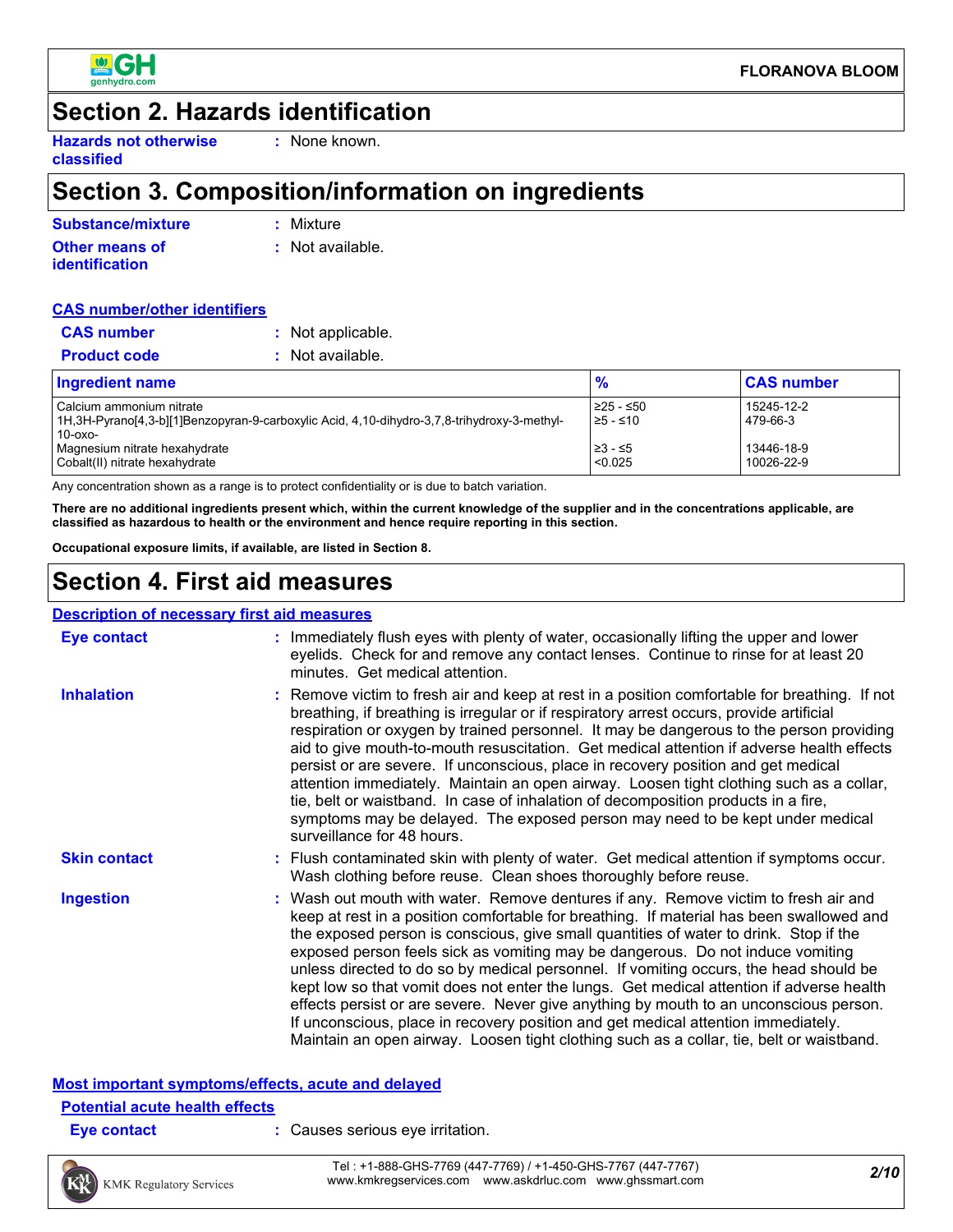

# **Section 4. First aid measures**

| <b>Inhalation</b>                   | : No known significant effects or critical hazards.                                                                                                                           |
|-------------------------------------|-------------------------------------------------------------------------------------------------------------------------------------------------------------------------------|
| <b>Skin contact</b>                 | : No known significant effects or critical hazards.                                                                                                                           |
| <b>Ingestion</b>                    | : No known significant effects or critical hazards.                                                                                                                           |
| <b>Over-exposure signs/symptoms</b> |                                                                                                                                                                               |
| Eye contact                         | : Adverse symptoms may include the following:<br>pain or irritation<br>watering<br>redness                                                                                    |
| <b>Inhalation</b>                   | : No known significant effects or critical hazards.                                                                                                                           |
| <b>Skin contact</b>                 | : No known significant effects or critical hazards.                                                                                                                           |
| <b>Ingestion</b>                    | : No known significant effects or critical hazards.                                                                                                                           |
|                                     | Indication of immediate medical attention and special treatment needed, if necessary                                                                                          |
| <b>Notes to physician</b>           | : In case of inhalation of decomposition products in a fire, symptoms may be delayed.<br>The exposed person may need to be kept under medical surveillance for 48 hours.      |
| <b>Specific treatments</b>          | : No specific treatment.                                                                                                                                                      |
| <b>Protection of first-aiders</b>   | : No action shall be taken involving any personal risk or without suitable training. It may<br>be dangerous to the person providing aid to give mouth-to-mouth resuscitation. |

**See toxicological information (Section 11)**

# **Section 5. Fire-fighting measures**

| <b>Extinguishing media</b>                               |                                                                                                                                                                                   |
|----------------------------------------------------------|-----------------------------------------------------------------------------------------------------------------------------------------------------------------------------------|
| <b>Suitable extinguishing</b><br>media                   | : Use an extinguishing agent suitable for the surrounding fire.                                                                                                                   |
| <b>Unsuitable extinguishing</b><br>media                 | : None known.                                                                                                                                                                     |
| <b>Specific hazards arising</b><br>from the chemical     | : No specific fire or explosion hazard.                                                                                                                                           |
| <b>Hazardous thermal</b><br>decomposition products       | : Decomposition products may include the following materials:<br>carbon dioxide<br>carbon monoxide<br>nitrogen oxides<br>sulfur oxides<br>phosphorus oxides<br>metal oxide/oxides |
| <b>Special protective actions</b><br>for fire-fighters   | : No special measures are required.                                                                                                                                               |
| <b>Special protective</b><br>equipment for fire-fighters | : Fire-fighters should wear appropriate protective equipment and self-contained breathing<br>apparatus (SCBA) with a full face-piece operated in positive pressure mode.          |

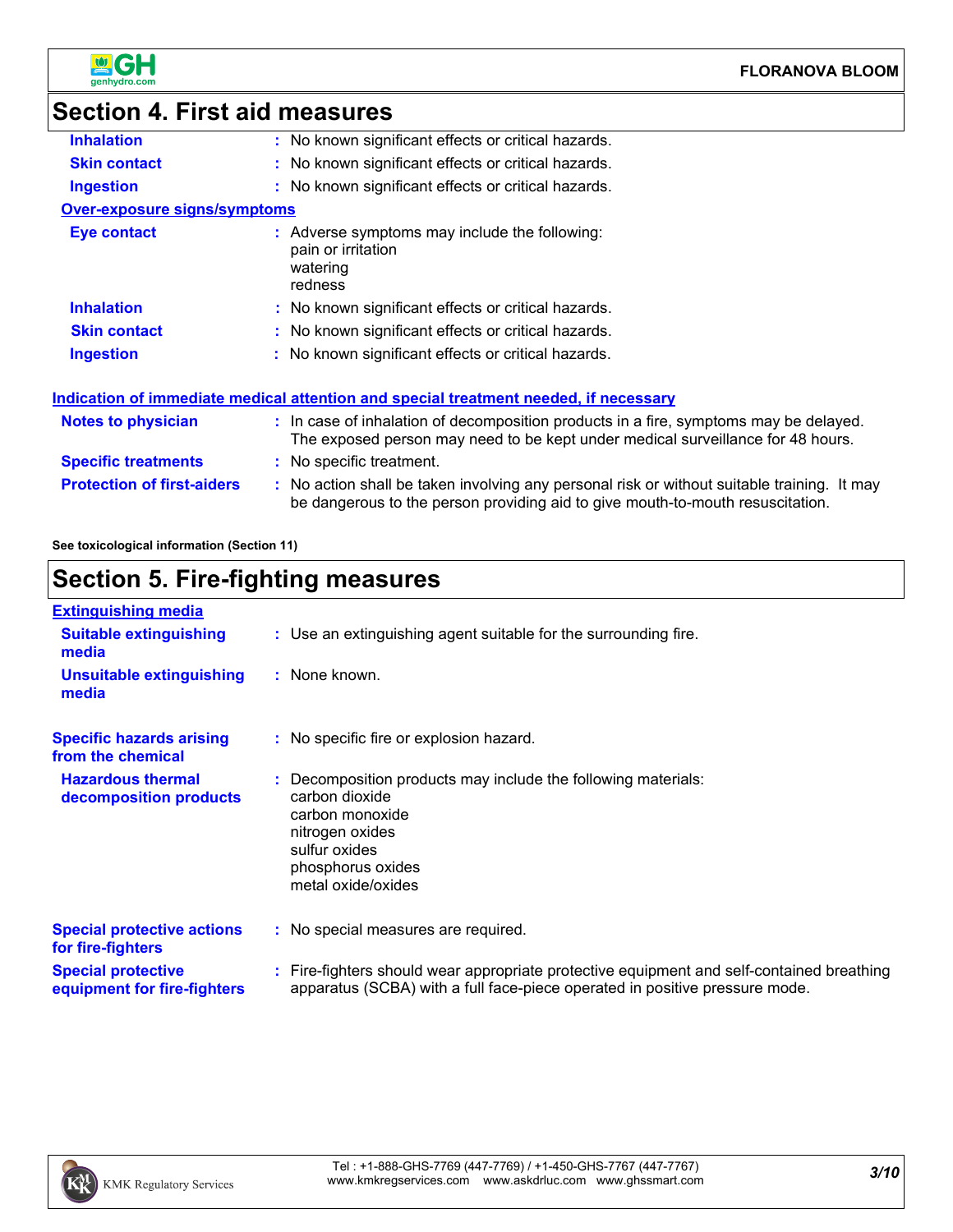

# **Section 6. Accidental release measures**

#### **Personal precautions, protective equipment and emergency procedures**

| For non-emergency<br>personnel                        | : No action shall be taken involving any personal risk or without suitable training. Keep<br>unnecessary and unprotected personnel from entering. Do not touch or walk through<br>spilled material. Avoid breathing vapor or mist. Provide adequate ventilation. Wear<br>appropriate respirator when ventilation is inadequate. Put on appropriate personal<br>protective equipment. |
|-------------------------------------------------------|--------------------------------------------------------------------------------------------------------------------------------------------------------------------------------------------------------------------------------------------------------------------------------------------------------------------------------------------------------------------------------------|
| For emergency responders                              | If specialized clothing is required to deal with the spillage, take note of any information in<br>Section 8 on suitable and unsuitable materials. See also the information in "For non-<br>emergency personnel".                                                                                                                                                                     |
| <b>Environmental precautions</b>                      | : Avoid dispersal of spilled material and runoff and contact with soil, waterways, drains<br>and sewers. Inform the relevant authorities if the product has caused environmental<br>pollution (sewers, waterways, soil or air).                                                                                                                                                      |
| Mothode and materials for containment and cleaning up |                                                                                                                                                                                                                                                                                                                                                                                      |

#### **Methods and materials for containment and cleaning up**

Stop leak if without risk. Move containers from spill area. Approach release from **:** upwind. Prevent entry into sewers, water courses, basements or confined areas. Wash spillages into an effluent treatment plant or proceed as follows. Contain and collect spillage with non-combustible, absorbent material e.g. sand, earth, vermiculite or diatomaceous earth and place in container for disposal according to local regulations (see Section 13). Dispose of via a licensed waste disposal contractor. Contaminated absorbent material may pose the same hazard as the spilled product. Note: see Section 1 for emergency contact information and Section 13 for waste disposal.

### **Section 7. Handling and storage**

#### **Precautions for safe handling**

| <b>Protective measures</b>                                                | : Put on appropriate personal protective equipment (see Section 8). Do not ingest. Avoid<br>contact with eyes, skin and clothing. Avoid breathing vapor or mist. Keep in the original<br>container or an approved alternative made from a compatible material, kept tightly<br>closed when not in use. Empty containers retain product residue and can be hazardous.<br>Do not reuse container.                                                                                                               |
|---------------------------------------------------------------------------|---------------------------------------------------------------------------------------------------------------------------------------------------------------------------------------------------------------------------------------------------------------------------------------------------------------------------------------------------------------------------------------------------------------------------------------------------------------------------------------------------------------|
| <b>Advice on general</b><br>occupational hygiene                          | Eating, drinking and smoking should be prohibited in areas where this material is<br>handled, stored and processed. Workers should wash hands and face before eating,<br>drinking and smoking. See also Section 8 for additional information on hygiene<br>measures. Remove contaminated clothing and protective equipment before entering<br>eating areas.                                                                                                                                                   |
| <b>Conditions for safe storage,</b><br>including any<br>incompatibilities | : Store in accordance with local regulations. Store in original container protected from<br>direct sunlight in a dry, cool and well-ventilated area, away from incompatible materials<br>(see Section 10) and food and drink. Keep container tightly closed and sealed until<br>ready for use. Containers that have been opened must be carefully resealed and kept<br>upright to prevent leakage. Do not store in unlabeled containers. Use appropriate<br>containment to avoid environmental contamination. |

### **Section 8. Exposure controls/personal protection**

#### **Control parameters**

**Occupational exposure limits**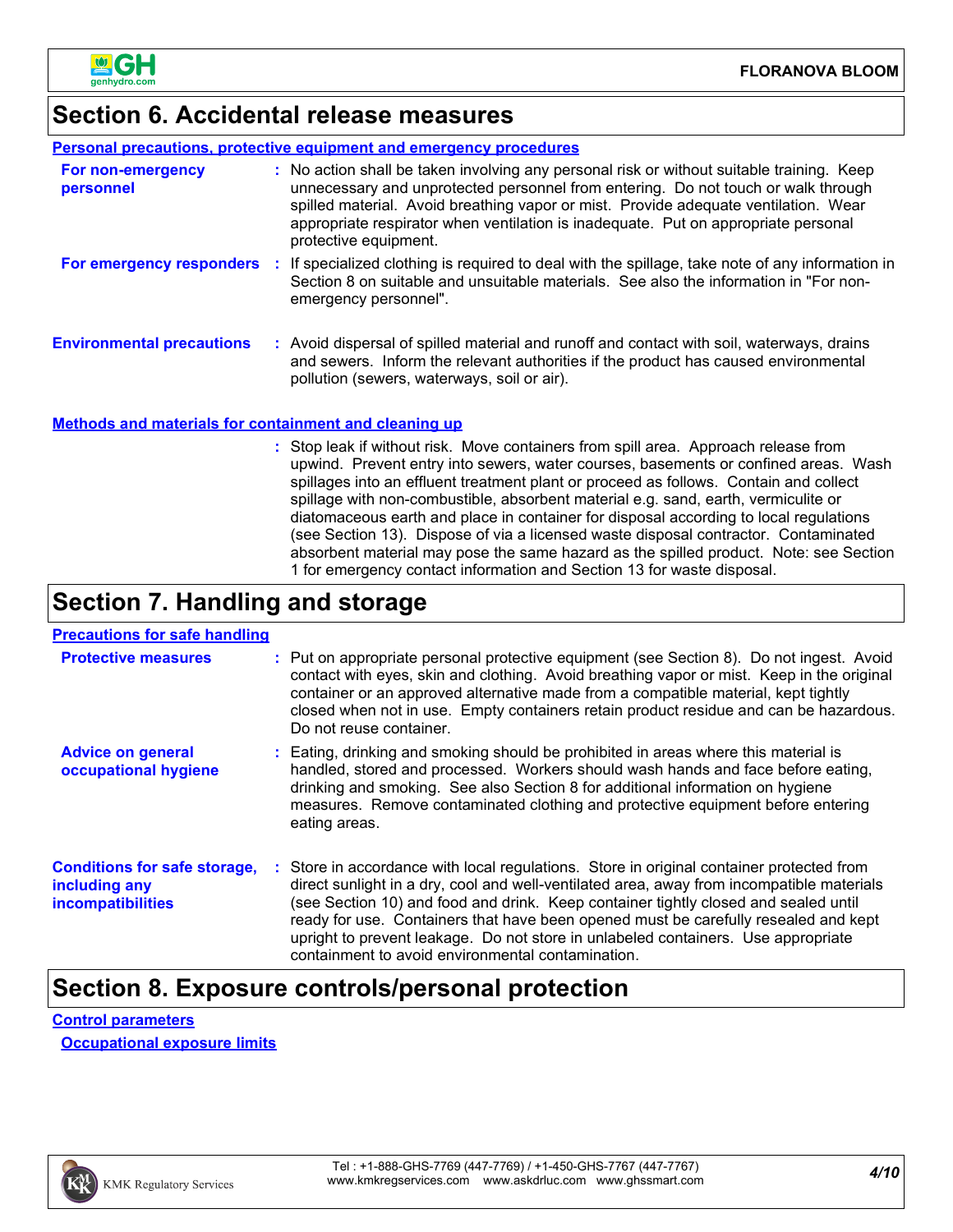

# **Section 8. Exposure controls/personal protection**

| <b>Ingredient name</b>                                                                                                                                                                                     |  |                                                                                                                                                                                                                                                                                                                                                                                                                                                                                                                                                                                                                        | <b>Exposure limits</b>                                                                                                                                                                                                                                           |
|------------------------------------------------------------------------------------------------------------------------------------------------------------------------------------------------------------|--|------------------------------------------------------------------------------------------------------------------------------------------------------------------------------------------------------------------------------------------------------------------------------------------------------------------------------------------------------------------------------------------------------------------------------------------------------------------------------------------------------------------------------------------------------------------------------------------------------------------------|------------------------------------------------------------------------------------------------------------------------------------------------------------------------------------------------------------------------------------------------------------------|
| Calcium ammonium nitrate<br>1H, 3H-Pyrano[4, 3-b][1] Benzopyran-9-carboxylic Acid, 4, 10-dihydro-3, 7,<br>8-trihydroxy-3-methyl-10-oxo-<br>Magnesium nitrate hexahydrate<br>Cobalt(II) nitrate hexahydrate |  |                                                                                                                                                                                                                                                                                                                                                                                                                                                                                                                                                                                                                        | None.<br>None.<br>None.<br>ACGIH TLV (United States, 3/2016).<br>TWA: 0.02 mg/m <sup>3</sup> , (as Co) 8 hours.                                                                                                                                                  |
| <b>Appropriate engineering</b><br><b>controls</b>                                                                                                                                                          |  | : Good general ventilation should be sufficient to control worker exposure to airborne<br>contaminants.                                                                                                                                                                                                                                                                                                                                                                                                                                                                                                                |                                                                                                                                                                                                                                                                  |
| <b>Environmental exposure</b><br><b>controls</b>                                                                                                                                                           |  |                                                                                                                                                                                                                                                                                                                                                                                                                                                                                                                                                                                                                        | : Emissions from ventilation or work process equipment should be checked to ensure<br>they comply with the requirements of environmental protection legislation.                                                                                                 |
| <b>Individual protection measures</b>                                                                                                                                                                      |  |                                                                                                                                                                                                                                                                                                                                                                                                                                                                                                                                                                                                                        |                                                                                                                                                                                                                                                                  |
| <b>Hygiene measures</b>                                                                                                                                                                                    |  | : Wash hands, forearms and face thoroughly after handling chemical products, before<br>eating, smoking and using the lavatory and at the end of the working period.<br>Appropriate techniques should be used to remove potentially contaminated clothing.<br>Wash contaminated clothing before reusing. Ensure that eyewash stations and safety<br>showers are close to the workstation location.                                                                                                                                                                                                                      |                                                                                                                                                                                                                                                                  |
| <b>Eye/face protection</b>                                                                                                                                                                                 |  | Safety eyewear complying with an approved standard should be used when a risk<br>assessment indicates this is necessary to avoid exposure to liquid splashes, mists,<br>gases or dusts. If contact is possible, the following protection should be worn, unless<br>the assessment indicates a higher degree of protection: chemical splash goggles.                                                                                                                                                                                                                                                                    |                                                                                                                                                                                                                                                                  |
| <b>Skin protection</b>                                                                                                                                                                                     |  |                                                                                                                                                                                                                                                                                                                                                                                                                                                                                                                                                                                                                        |                                                                                                                                                                                                                                                                  |
| <b>Hand protection</b>                                                                                                                                                                                     |  | : Chemical-resistant, impervious gloves complying with an approved standard should be<br>worn at all times when handling chemical products if a risk assessment indicates this is<br>necessary. Considering the parameters specified by the glove manufacturer, check<br>during use that the gloves are still retaining their protective properties. It should be<br>noted that the time to breakthrough for any glove material may be different for different<br>glove manufacturers. In the case of mixtures, consisting of several substances, the<br>protection time of the gloves cannot be accurately estimated. |                                                                                                                                                                                                                                                                  |
| <b>Body protection</b>                                                                                                                                                                                     |  | : Personal protective equipment for the body should be selected based on the task being<br>performed and the risks involved and should be approved by a specialist before<br>handling this product.                                                                                                                                                                                                                                                                                                                                                                                                                    |                                                                                                                                                                                                                                                                  |
| <b>Other skin protection</b>                                                                                                                                                                               |  | specialist before handling this product.                                                                                                                                                                                                                                                                                                                                                                                                                                                                                                                                                                               | : Appropriate footwear and any additional skin protection measures should be selected<br>based on the task being performed and the risks involved and should be approved by a                                                                                    |
| <b>Respiratory protection</b>                                                                                                                                                                              |  | aspects of use.                                                                                                                                                                                                                                                                                                                                                                                                                                                                                                                                                                                                        | : Based on the hazard and potential for exposure, select a respirator that meets the<br>appropriate standard or certification. Respirators must be used according to a<br>respiratory protection program to ensure proper fitting, training, and other important |

# **Section 9. Physical and chemical properties**

| <b>Appearance</b>     |                         |
|-----------------------|-------------------------|
| <b>Physical state</b> | : Liquid.               |
| <b>Color</b>          | : Brown.                |
| Odor                  | $:$ Sweet vanilla-like. |
| <b>Odor threshold</b> | : Not available.        |
| рH                    | $:$ Not available.      |
| <b>Melting point</b>  | $:$ Not available.      |
| <b>Boiling point</b>  | : Not available.        |



*5/10* Tel : +1-888-GHS-7769 (447-7769) / +1-450-GHS-7767 (447-7767) www.kmkregservices.com www.askdrluc.com www.ghssmart.com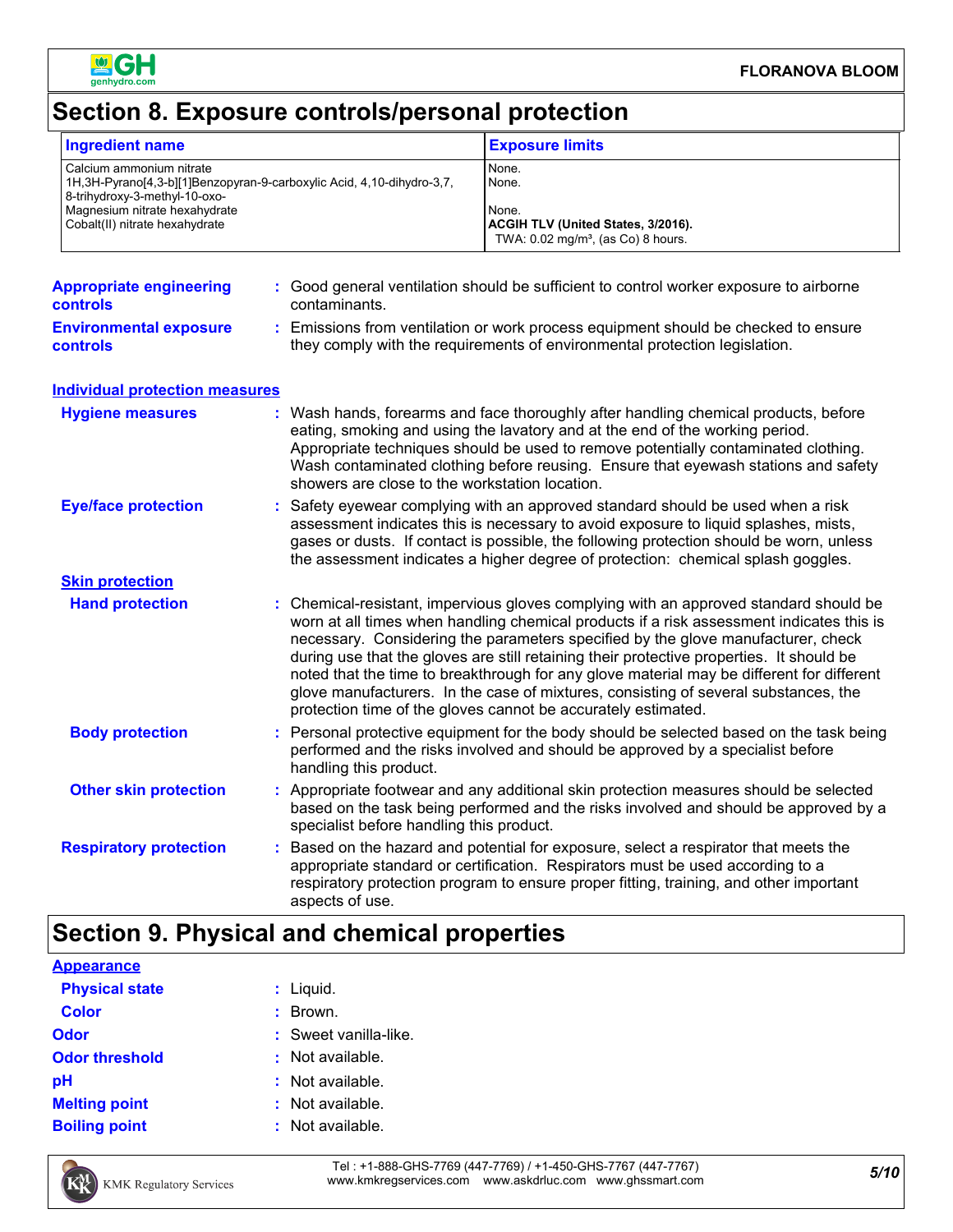

# **Section 9. Physical and chemical properties**

| <b>Flash point</b>                                | Not available.<br>t. |
|---------------------------------------------------|----------------------|
| <b>Evaporation rate</b>                           | Not available.<br>t. |
| <b>Flammability (solid, gas)</b>                  | Not available.       |
| Lower and upper explosive<br>(flammable) limits   | Not available.<br>t. |
| <b>Vapor pressure</b>                             | Not available.<br>t. |
| <b>Vapor density</b>                              | Not available.       |
| <b>Relative density</b>                           | : 1.5                |
| <b>Solubility</b>                                 | Soluble in water.    |
| <b>Partition coefficient: n-</b><br>octanol/water | Not available.       |
| <b>Auto-ignition temperature</b>                  | : Not available.     |
| <b>Decomposition temperature</b>                  | : Not available.     |
| <b>Viscosity</b>                                  | Not available.       |

# **Section 10. Stability and reactivity**

| <b>Reactivity</b>                                   | : No specific test data related to reactivity available for this product or its ingredients.              |
|-----------------------------------------------------|-----------------------------------------------------------------------------------------------------------|
| <b>Chemical stability</b>                           | : The product is stable.                                                                                  |
| <b>Possibility of hazardous</b><br><b>reactions</b> | : Under normal conditions of storage and use, hazardous reactions will not occur.                         |
| <b>Conditions to avoid</b>                          | : No specific data.                                                                                       |
| <b>Incompatible materials</b>                       | $:$ Not available.                                                                                        |
| <b>Hazardous decomposition</b><br>products          | : Under normal conditions of storage and use, hazardous decomposition products should<br>not be produced. |

# **Section 11. Toxicological information**

#### **Information on toxicological effects**

#### **Acute toxicity**

| <b>Product/ingredient name</b> | Result    | <b>Species</b> | <b>Dose</b>            | <b>Exposure</b> |
|--------------------------------|-----------|----------------|------------------------|-----------------|
| Calcium ammonium nitrate       | LD50 Oral | Rat            | $ 4715 \text{ mg/kg} $ |                 |
| Magnesium nitrate hexahydrate  | LD50 Oral | Rat            | 5440 mg/kg             |                 |
| Cobalt(II) nitrate hexahydrate | LD50 Oral | Rat            | $691$ mg/kg            |                 |

#### **Irritation/Corrosion**

| <b>Product/ingredient name</b> | <b>Result</b>                                  | <b>Species</b>   | <b>Score</b> | <b>Exposure</b>                                        | <b>Observation</b> |
|--------------------------------|------------------------------------------------|------------------|--------------|--------------------------------------------------------|--------------------|
| Magnesium nitrate hexahydrate  | Eves - Mild irritant<br>I Skin - Mild irritant | Rabbit<br>Rabbit |              | 24 hours 500 mg $\vert$ -<br>24 hours 500 mg $\vert$ - |                    |

#### **Sensitization**

There is no data available.

#### **Mutagenicity**

There is no data available.

#### **Carcinogenicity**

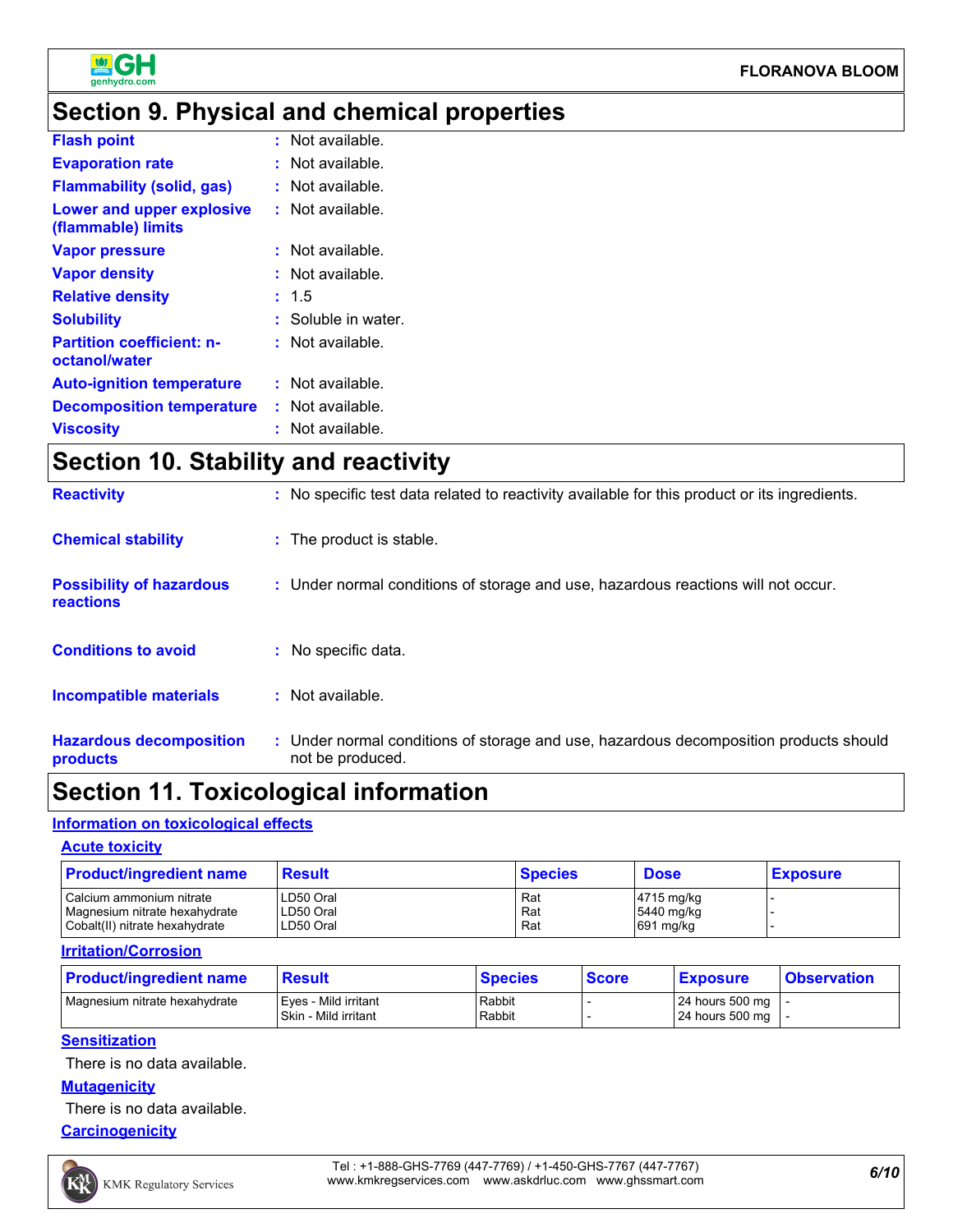

# **Section 11. Toxicological information**

| There is no data available.                               |                                                                                            |
|-----------------------------------------------------------|--------------------------------------------------------------------------------------------|
| <b>Reproductive toxicity</b>                              |                                                                                            |
| There is no data available.                               |                                                                                            |
| <b>Teratogenicity</b>                                     |                                                                                            |
| There is no data available.                               |                                                                                            |
| <b>Specific target organ toxicity (single exposure)</b>   |                                                                                            |
| There is no data available.                               |                                                                                            |
| <b>Specific target organ toxicity (repeated exposure)</b> |                                                                                            |
| There is no data available.                               |                                                                                            |
| <b>Aspiration hazard</b>                                  |                                                                                            |
| There is no data available.                               |                                                                                            |
| <b>Information on the likely</b><br>routes of exposure    | : Dermal contact. Eye contact. Inhalation. Ingestion.                                      |
| <b>Potential acute health effects</b>                     |                                                                                            |
| <b>Eye contact</b>                                        | : Causes serious eye irritation.                                                           |
| <b>Inhalation</b>                                         | : No known significant effects or critical hazards.                                        |
| <b>Skin contact</b>                                       | : No known significant effects or critical hazards.                                        |
| <b>Ingestion</b>                                          | : No known significant effects or critical hazards.                                        |
|                                                           | <b>Symptoms related to the physical, chemical and toxicological characteristics</b>        |
|                                                           |                                                                                            |
| <b>Eye contact</b>                                        | : Adverse symptoms may include the following:<br>pain or irritation<br>watering<br>redness |
| <b>Inhalation</b>                                         | : No known significant effects or critical hazards.                                        |
| <b>Skin contact</b>                                       | : No known significant effects or critical hazards.                                        |
| <b>Ingestion</b>                                          | : No known significant effects or critical hazards.                                        |
|                                                           | Delayed and immediate effects and also chronic effects from short and long term exposure   |
| <b>Short term exposure</b>                                |                                                                                            |
| <b>Potential immediate</b><br>effects                     | : No known significant effects or critical hazards.                                        |
| <b>Potential delayed effects</b>                          | : No known significant effects or critical hazards.                                        |
| <b>Long term exposure</b>                                 |                                                                                            |
| <b>Potential immediate</b><br>effects                     | : No known significant effects or critical hazards.                                        |
| <b>Potential delayed effects</b>                          | : No known significant effects or critical hazards.                                        |
| <b>Potential chronic health effects</b>                   |                                                                                            |
| <b>General</b>                                            | No known significant effects or critical hazards.<br>t.                                    |
| <b>Carcinogenicity</b>                                    | No known significant effects or critical hazards.                                          |
| <b>Mutagenicity</b>                                       | No known significant effects or critical hazards.                                          |
| <b>Teratogenicity</b>                                     | No known significant effects or critical hazards.                                          |
| <b>Developmental effects</b>                              | No known significant effects or critical hazards.                                          |
| <b>Fertility effects</b>                                  | No known significant effects or critical hazards.                                          |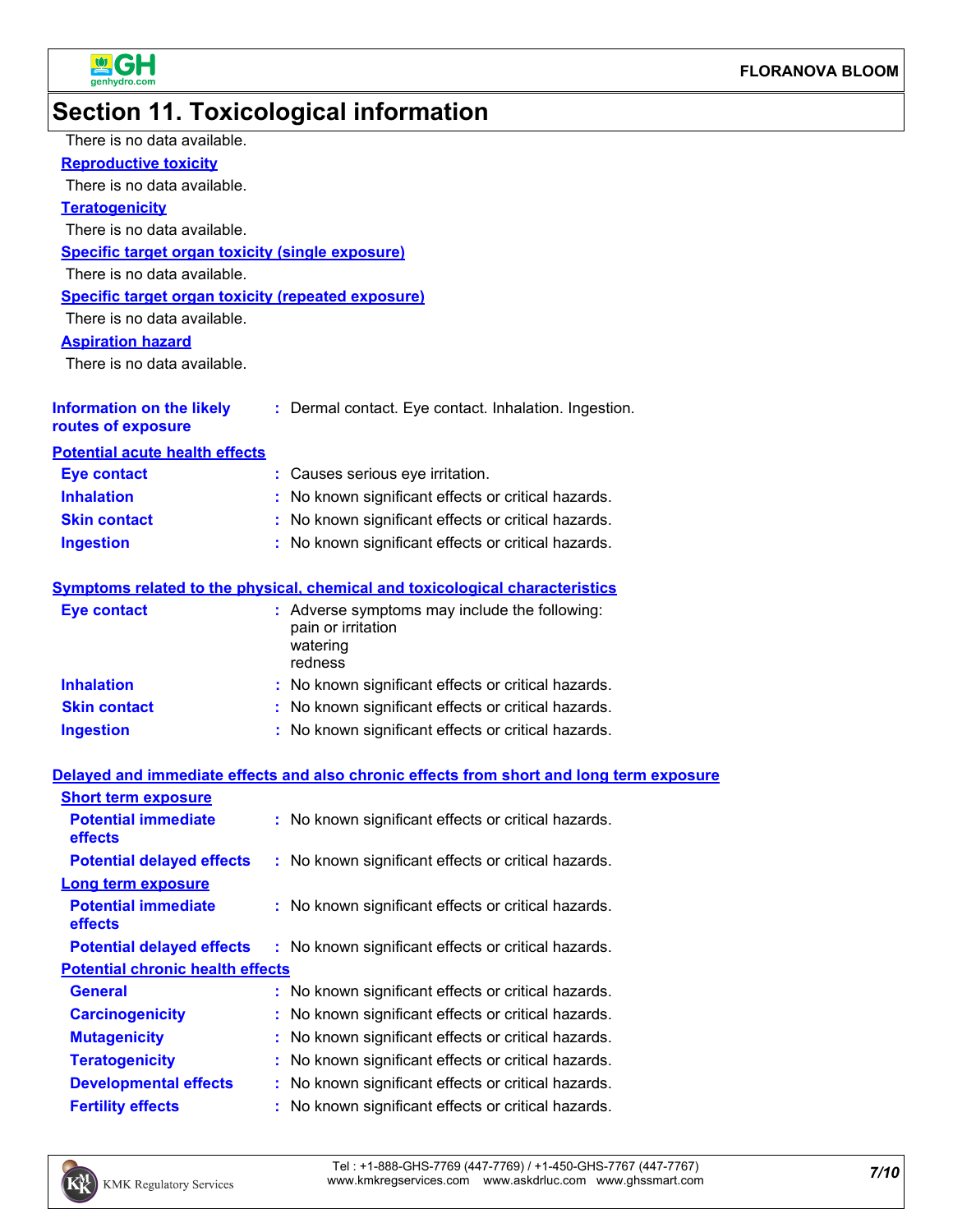

### **Section 11. Toxicological information**

#### **Numerical measures of toxicity**

#### **Acute toxicity estimates**

| <b>Route</b>        | <b>ATE value</b> |
|---------------------|------------------|
| Dermal              | 20754.7 mg/kg    |
| Inhalation (vapors) | 207.5 mg/L       |

# **Section 12. Ecological information**

#### **Toxicity**

There is no data available.

#### **Persistence and degradability**

There is no data available.

#### **Bioaccumulative potential**

There is no data available.

#### **Mobility in soil**

| <b>Soil/water partition</b> | $\therefore$ There is no data available. |
|-----------------------------|------------------------------------------|
| <b>coefficient (Koc)</b>    |                                          |

| Other adverse effects | No known significant effects or critical hazards. |
|-----------------------|---------------------------------------------------|
|-----------------------|---------------------------------------------------|

### **Section 13. Disposal considerations**

#### **Disposal methods :**

The generation of waste should be avoided or minimized wherever possible. Disposal of this product, solutions and any by-products should comply with the requirements of environmental protection and waste disposal legislation and any regional local authority requirements. Dispose of surplus and non-recyclable products via a licensed waste disposal contractor. Waste should not be disposed of untreated to the sewer unless fully compliant with the requirements of all authorities with jurisdiction. Waste packaging should be recycled. Incineration or landfill should only be considered when recycling is not feasible. This material and its container must be disposed of in a safe way. Care should be taken when handling empty containers that have not been cleaned or rinsed out. Empty containers or liners may retain some product residues. Avoid dispersal of spilled material and runoff and contact with soil, waterways, drains and sewers.

### **Section 14. Transport information**

|                                      | <b>DOT Classification</b> | <b>IMDG</b>    | <b>IATA</b>    |
|--------------------------------------|---------------------------|----------------|----------------|
| <b>UN number</b>                     | Not regulated.            | Not regulated. | Not regulated. |
| <b>UN proper</b><br>shipping name    |                           |                |                |
| <b>Transport</b><br>hazard class(es) |                           |                | -              |
| <b>Packing group</b>                 | $\overline{\phantom{a}}$  |                | -              |



*8/10* Tel : +1-888-GHS-7769 (447-7769) / +1-450-GHS-7767 (447-7767) www.kmkregservices.com www.askdrluc.com www.ghssmart.com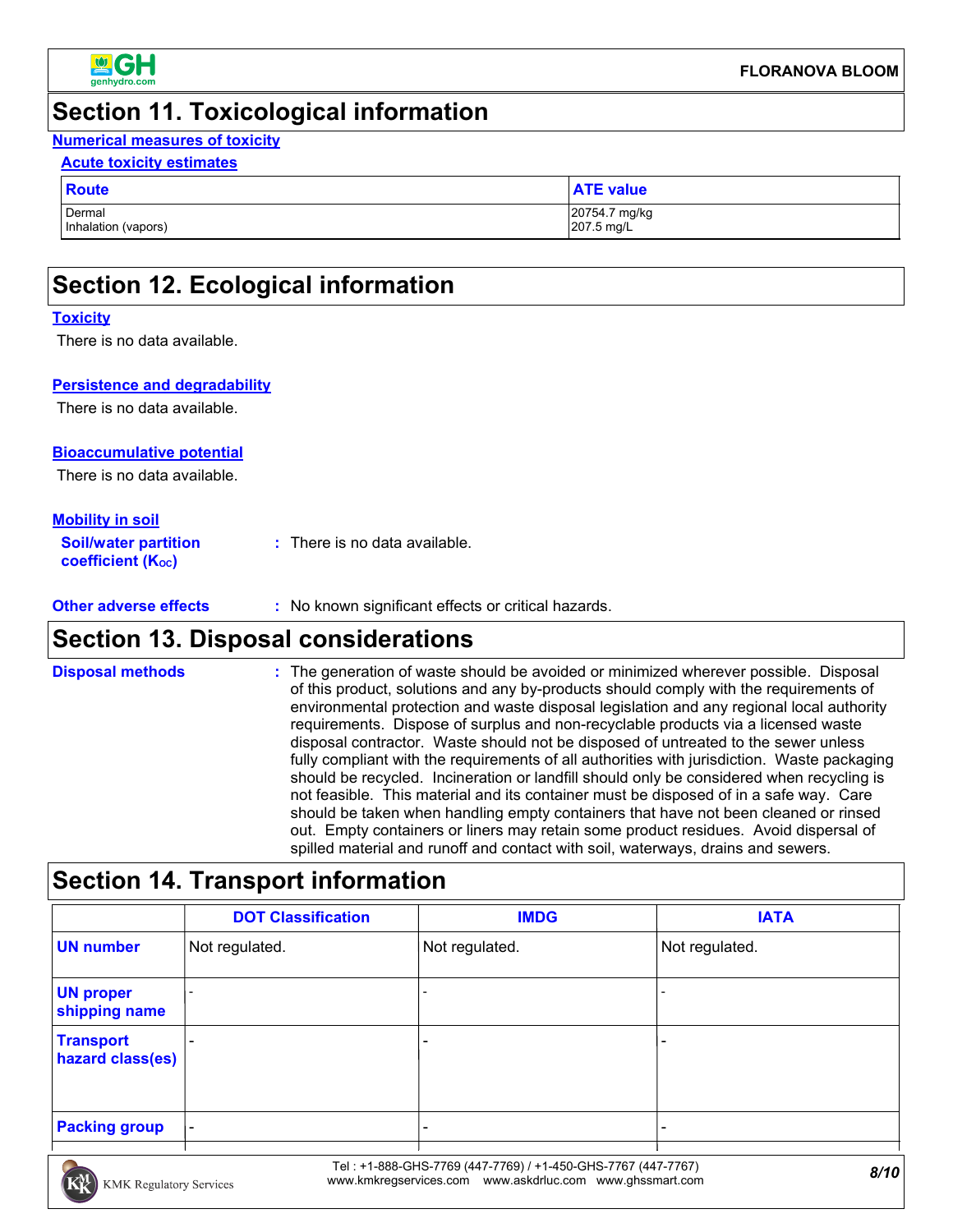

# **Section 14. Transport information**

| Environmental<br>hazards         | No. | IN <sub>o</sub> | 'No. |
|----------------------------------|-----|-----------------|------|
| <b>Additional</b><br>information |     |                 |      |

**AERG :** Not applicable

**Special precautions for user Transport within user's premises:** always transport in closed containers that are **:** upright and secure. Ensure that persons transporting the product know what to do in the event of an accident or spillage.

# **Section 15. Regulatory information**

| <b>U.S. Federal regulations</b>                                                                                                           | : TSCA 8(a) CDR Exempt/Partial exemption: Not determined                     |                       |                                                |                 |                                                 |                                                 |
|-------------------------------------------------------------------------------------------------------------------------------------------|------------------------------------------------------------------------------|-----------------------|------------------------------------------------|-----------------|-------------------------------------------------|-------------------------------------------------|
|                                                                                                                                           | United States inventory (TSCA 8b): All components are listed or exempted.    |                       |                                                |                 |                                                 |                                                 |
|                                                                                                                                           | Clean Water Act (CWA) 307: Zinc(II) EDTA disodium salt; Copper disodium EDTA |                       |                                                |                 |                                                 |                                                 |
| <b>Clean Air Act Section 112</b><br>(b) Hazardous Air<br><b>Pollutants (HAPs)</b>                                                         | : Listed                                                                     |                       |                                                |                 |                                                 |                                                 |
| <b>Clean Air Act Section 602</b><br><b>Class I Substances</b>                                                                             | : Not listed                                                                 |                       |                                                |                 |                                                 |                                                 |
| <b>Clean Air Act Section 602</b><br><b>Class II Substances</b>                                                                            | : Not listed                                                                 |                       |                                                |                 |                                                 |                                                 |
| <b>DEA List I Chemicals</b><br>(Precursor Chemicals)                                                                                      | : Not listed                                                                 |                       |                                                |                 |                                                 |                                                 |
| <b>DEA List II Chemicals</b><br><b>(Essential Chemicals)</b>                                                                              | : Not listed                                                                 |                       |                                                |                 |                                                 |                                                 |
| <b>SARA 302/304</b>                                                                                                                       |                                                                              |                       |                                                |                 |                                                 |                                                 |
| <b>Composition/information on ingredients</b>                                                                                             |                                                                              |                       |                                                |                 |                                                 |                                                 |
| No products were found.                                                                                                                   |                                                                              |                       |                                                |                 |                                                 |                                                 |
| <b>SARA 304 RQ</b>                                                                                                                        | : Not applicable.                                                            |                       |                                                |                 |                                                 |                                                 |
| <b>SARA 311/312</b>                                                                                                                       |                                                                              |                       |                                                |                 |                                                 |                                                 |
| <b>Classification</b>                                                                                                                     | : Immediate (acute) health hazard                                            |                       |                                                |                 |                                                 |                                                 |
| <b>Composition/information on ingredients</b>                                                                                             |                                                                              |                       |                                                |                 |                                                 |                                                 |
| <b>Name</b>                                                                                                                               | $\frac{9}{6}$                                                                | <b>Fire</b><br>hazard | <b>Sudden</b><br>release of<br><b>pressure</b> | <b>Reactive</b> | <b>Immediate</b><br>(acute)<br>health<br>hazard | <b>Delayed</b><br>(chronic)<br>health<br>hazard |
| Calcium ammonium nitrate<br>1H, 3H-Pyrano[4, 3-b][1] Benzopyran-<br>9-carboxylic Acid, 4,10-dihydro-3,7,<br>8-trihydroxy-3-methyl-10-oxo- | ≥25 - ≤50<br>≥5 - ≤10                                                        | No.<br>No.            | No.<br>No.                                     | No.<br>No.      | Yes.<br>Yes.                                    | No.<br>No.                                      |

#### **SARA 313**

Magnesium nitrate hexahydrate  $\begin{vmatrix} \geq 3 < 5 \\ 0.025 \end{vmatrix}$  Xes. No. No. No. Yes. No. Yes. No. Yes. No. Yes. Yes. Cobalt(II) nitrate hexahydrate  $\vert$  <0.025  $\vert$  Yes.  $\vert$  No. No. Yes. Yes. Yes.